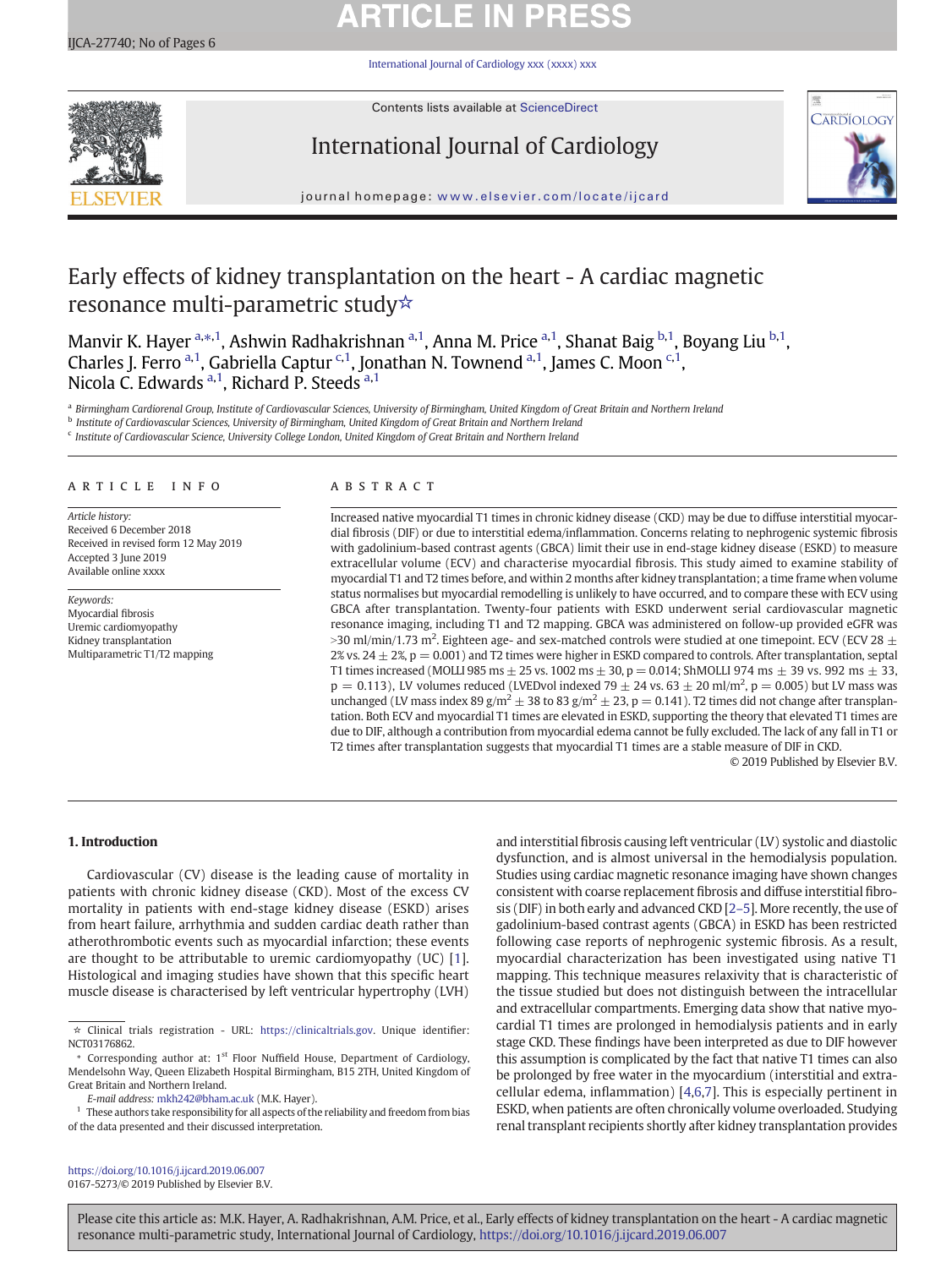a unique opportunity to administer GBCA safely because of restored renal function. This allows measurement of ECV in ESKD at a time when uremic cardiomyopathy is unlikely to have changed. We hypothesised that both ECV and native T1 times would be elevated in subjects with ESKD studied shortly after transplantation. If so, this would provide evidence that the elevated T1 times previously reported in these subjects are likely to be due to DIF rather than to increased myocardial water content.

# 2. Methods

# 2.1. Study design and participants

Patients who were due to undergo living-donor kidney transplantation were recruited as part of an ongoing BHF-funded study (NCT03176862). All patients were in sinus rhythm. Subjects were excluded if they had a history or symptoms of CV disease or diabetes mellitus. CV disease was defined as any history of ischemic heart disease, peripheral vascular disease, stroke, heart failure, or LV ejection fraction <45% or more than mild valvular disease. All patients underwent exercise stress echocardiography or 99m technetium tetrofosmin single photon electron computed tomography (SPECT) to exclude silent myocardial ischemia. Demographic and medical comorbidity data and bloods were collected on both visits. Estimated glomerular filtration rate (eGFR) was assessed using the Modification of Diet in Renal Disease equation. Eighteen age- and sex-matched healthy controls were also recruited. Healthy subjects had normal kidney function (defined as an eGFR >60 ml/min/1.73 m<sup>2</sup> and the absence of structural or histological renal abnormality), no known chronic disease, and were not on regular medication. Subjects were recruited through advertisement at the University of Birmingham or University Hospitals Birmingham. Control subjects had blood tests and a CMR scan at baseline. Stress echocardiography or SPECT were not performed in these individuals.

# 2.2. Cardiac magnetic resonance imaging

Baseline CMR (1.5 T Magnetom Avanto, Siemens Healthcare, Germany) was performed before the transplant, and within 2 months following kidney transplantation. Cine images for LV and right ventricular (RV) volumes, function, and LV mass were acquired using breath-hold steady state free precession sequences as previously described [\[8\]](#page-4-0). T1 mapping was performed at basal and mid short axis (SAX) level in diastole using a Shortened Modified Look-Locker Inversion recovery sequence (ShMOLLI, Oxford) 5(1)1(1)1 heart beats and ECG-gated Modified Look-Locker Inversion recovery (MOLLI) sequence with a 3(3)3 (3)5 heart beats sampling protocol. ShMOLLI T1 maps were generated with variable inversion preparation time. Typical acquisition parameters were: TE = 1.05 ms, flip angle =  $35^{\circ}$ , matrix size  $192 \times 144$ , slice thickness 7 mm, voxel size  $= 1.9 \times 1.9 \times 7$  mm, FoV  $= 360$  mm. Typical acquisition parameters for the MOLLI sequence were: pixel bandwidth 977 Hz/ pixel; TE = 1.1 ms; flip angle =  $35^{\circ}$ ; matrix size =  $144 \times 256$ , slice thickness 7 mm, voxel size  $2.5 \times 2 \times 7$  mm. Motion correction and a non-linear least-square curve fitting were performed with the set of images acquired at different MOLLI inversion times to generate a parametric pixel-wise colour T1 map to quantitatively measure the longitudinal myocardial relaxation time. For T2 maps, 3 single shot images were acquired at different T2-preparation times (0 ms, 24 ms, and 55 ms, respectively) in the basal and mid SAX slices with the following typical acquisition parameters: ECG triggered,  $TE = 1.12$  ms, flip angle = 70°, voxel size:  $2.2 \times 1.8 \times 6.0$  mm, slice thickness 6 mm. Motion correction and fitting were performed to estimate coefficients of the decay function, which were then used to estimate the T2 times. The T2 sequence was acquired later in our study and therefore only performed in 15 patients at baseline, but in all patients at follow up. LGE imaging was acquired using a standard inversion recovery sequence 7 to 10 min after administration of GBCA bolus (0.15 mmol/kg of Gadovist). Post-contrast MOLLI T1 images were acquired ≥15 min after GBCA administration at the same levels as pre-contrast. ShMOLLI T1 images were not acquired post-contrast. GBCA was administered on the follow up CMR scan provided eGFR had risen to > 30 ml/min/1.73 m<sup>2</sup> and the patient consented.

# 2.3. Phantom studies

Phantom studies were also undertaken to assess the stability of our T1 sequences. The T1 Mapping and ECV Standardisation (T1MES) phantom was scanned every 2 weeks for 6 months as part of the T1MES multicentre study, according to the user manual instructions distributed to centres, and as previously described. Analysis was done offline as previously described [[9](#page-4-0)].

# 2.4. Analysis of CMR scans

Offline analysis was performed using CVi 42® software (version 5.3.4, Circle Vascular Imaging, Canada) by an experienced reader blinded to clinical information. Manual planimetry of the short axis epicardial and endocardial borders in end-diastole and endsystole was performed using standardised methods for determination of LV ejection fraction, volumes and mass [\[10](#page-4-0)]. For analysis of parametric maps, endocardial and epicardial borders were manually drawn in the basal and mid short axis slices and a 20% offset was used to avoid blood pool contamination. Anterior and inferior septal borders were defined with semi-automated segmentalization of the LV in accordance with the AHA model. All segments were assessed for quality and any segments containing LV outflow tract or artefact were excluded. A region of interest was drawn in the blood pool, taking care to avoid papillary muscle. ECV was calculated with the pre and post contrast T1 maps using a previously validated formula [[4](#page-4-0)]. An inter-observer and intra-observer analysis of the MOLLI sequence only was also done by two experienced individuals to ensure there was no systematic bias in the T1 analysis technique. For analysis of global longitudinal strain smoothed endocardial and epicardial borders were drawn in the end-diastolic frame of all three long axis images and automatically propagated throughout the cardiac cycle using the feature tracking software. For global circumferential strain, smoothed endocardial and epicardial borders were drawn in the end-diastolic frame of SAX cines, and the anterior and inferior RV insertion points were defined on each SAX slice. The basal slice was taken as the first SAX slice without the LV outflow tract.

# 2.5. Statistical analysis

Data normality was assessed using the Shapiro-Wilk test. Continuous variables are expressed as mean  $\pm$  SD (normal distribution) or median (interquartile range [IQR]; non-normal distribution). Paired group comparisons for continuous data were made using the paired samples t-test or the Wilcoxon Signed Rank test for parametric and non-parametric data respectively. Unpaired group comparisons for continuous data were made using the unpaired t-test or the Mann Whitney U test. Paired categorical data were compared using the McNemar test. Statistical tests were 2-tailed, and a p value b0.05 was considered to indicate statistical significance. A per protocol analysis was performed for the 21 patients with paired data. An intention-to-follow-up analysis was also done assuming variables did not change between baseline and follow up.

### 3. Results

## 3.1. Subject characteristics

Twenty-four patients were studied before kidney transplantation (median 8 days, IQR 4 to 11 days). The median time between baseline and repeat CMR scan was 7 weeks (IQR 6 to 9 weeks). Three patients were lost to follow up: 1 relocated to another geographical area and the other two had post-operative complications and withdrew consent for further CMR within 2 months. [Table 1](#page-2-0) describes the demographic details and subject characteristics for the CKD and control populations. Eleven patients were on hemodialysis prior to transplantation, three were on peritoneal dialysis, and ten underwent pre-emptive kidney transplantation. The median dialysis vintage was 15 months [IQR 8 to 24 months]. Hemodialysis patients were scanned 10 to 24 h after dialysis. At follow up, 14 patients consented to receive GBCA. The reason for refusal in the remaining subjects was anxiety about protecting their new kidney and avoiding unnecessary contrast agents. Two patients developed new onset diabetes after transplantation. The number of patients on antihypertensive medication reduced from 20 to 18, and the type of antihypertensive agents also changed ([Table 1](#page-2-0)). Only one patient was on immunosuppression (prednisolone) before kidney transplantation. Following surgery, subjects were on a typical immunosuppressive regime of tacrolimus, mycophenolate mofetil and prednisolone. There was no difference in LV volumes at baseline between the CKD cohort and healthy controls, but LV mass was higher in ESKD. After transplantation, LV mass was unchanged, LV volumes were reduced, and there was a small increase in LV ejection fraction [\(Table 2\)](#page-2-0).

# 3.2. Myocardial function and tissue character

4% of shMOLLI segments and 4% MOLLI segments were excluded due to artefact, most commonly in inferior and lateral segments. At baseline, native global and septal T1 times and T2 times were higher in the CKD cohort than in healthy controls [\(Table 2\)](#page-2-0). ECV was also higher in the CKD cohort than in healthy controls. On per protocol analysis there was a small but statistically significant increase in septal T1 times after kidney transplantation ([Fig. 1\(](#page-3-0)a) MOLLI; (b) ShMOLLI; [Fig. 2\)](#page-4-0). Global T1 times were unchanged [\(Table 2](#page-2-0)). Similar directional changes were seen regardless of the T1 sequence was used – T1 times increased in 14 subjects using both MOLLI and ShMOLLI. T2 times did not change after transplantation. Blood pool T1 times decreased following kidney transplantation, hemoglobin and hematocrit increased and heart rate was unchanged. Of the 14 patients who were given GBCA on follow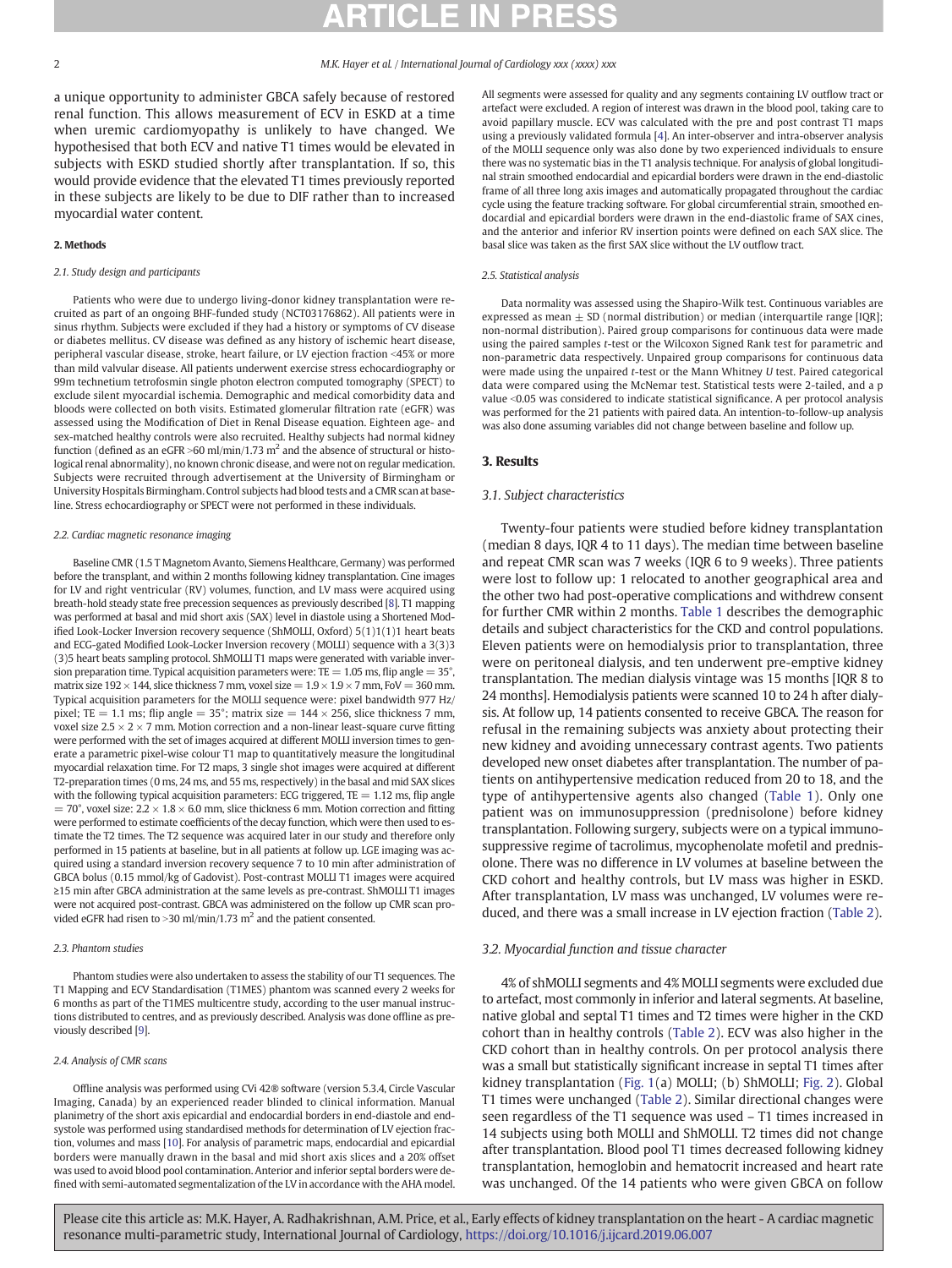### <span id="page-2-0"></span>Table 1

Demographic data and subject characteristics in chronic kidney disease and healthy control cohorts.

### $\overline{CKD}$  Controls<br>  $(n = 18)$  $\overline{\text{Baseline}}$  Follow up  $(n = 18)$  $(n = 24)$  $(n = 21)$ Age  $46 \pm 13$   $n/a$   $49 \pm 17$ Male n (%) 17 (71) n/a 11 (61) Dialysis vintage (months) 13 (8–33) n/a n/a Weight (kg) 80.5  $\pm$  13.9 80.2  $\pm$  14.2 76.7  $\pm$  7.7 Body surface area  $\frac{\text{kg}}{m^2}$  $1.96 \pm 0.21$   $1.96 \pm 0.21$   $1.91 \pm 0.14$ <br>  $73 \pm 13$   $75 \pm 14$   $75 \pm 11$ Heat rate (beats/min) Systolic BP (mmHg)  $133 + 23$   $135 + 18$   $125 + 14$ Diastolic BP (mmHg)  $80 \pm 14$   $83 \pm 12$   $72 \pm 12$ Creatinine (mg/dL) 5.64 (5.02–7.53) 1.41  $(1.29-1.66)^*$ <br>47 (36-61)<sup>\*</sup> 0.90  $(0.80 - 0.96)$ <sup>†</sup> eGFR (ml/min/1.73 m<sup>2)</sup> – 47 (36–61)<sup>\*</sup> 83 (74–87)<sup>\*</sup> Hemoglobin (g/L)  $124 \pm 17$   $133 \pm 15^*$   $140 \pm 17^{\dagger}$ <br>
Hematocrit  $0.37 \pm 0.05$   $0.40 \pm 0.04^*$   $0.43 \pm 0.29^{\dagger}$  $0.40 \pm 0.04$ <sup>\*</sup> Ferritin (μg/L)  $257 \pm 162$   $186 \pm 156$  n/a<br>Cholesterol (mg/dL)  $187 + 036$   $195 + 46$  n/a Cholesterol (mg/dL)  $187 + 036$   $195 + 46$  n/a Primary glomerulonephritis n (%) 7 (29) n/a n/a Vasculitis n  $(\%)$  1 (4) n/a n/a n/a Polycystic kidney disease n (%) 7 (29) n/a n/a Hypertension n (%) 2 (8) n/a n/a Other n  $\binom{1}{2}$  7 (29) and  $\binom{1}{4}$  n/a Medications  $CCB$  10 14 n/a Beta blocker 7 7 ACEI/ARB 5 0<br>Diuretic 6 1<sup>\*</sup> Diuretic Statin 2 Immunosuppression 1 21<sup> $\degree$ </sup>

n/a, not applicable; eGFR, estimated glomerular filtration rate; CCB, calcium channel blocker; ACEi, angiotensin converting enzyme inhibitor; ARB, angiotensin receptor blocker.

Indicates p value <0.05 between paired data at baseline and transplant follow up  $(n = 21)$ .

 $\dagger$  Indicates p values < 0.05 between unpaired data comparing the transplant cohort at baseline to healthy controls.

up scans, 1 patient had LGE in a mid-wall distribution and 3 patients had right ventricular insertion point LGE, including one of the patients with new onset diabetes. There were no significant differences in LV volumes, mass, ejection fraction, myocardial T1/T2 times or ECV in patients with LGE compared to those without. The subject with midwall LGE had extensive contrast uptake (LGE 34 g, 15  $\rm g/m^2$ , 22% total), with elevated T1 in the region with contrast uptake (Supplementary Fig. 1). There was no systemic bias detected on Bland Altman Analysis of T1 between readers, with an inter-reader difference of  $-1 \pm 7$  ms ( $-13$  to 11), and an intra-reader difference of  $-1 \pm 6$  ms ( $-12$  to 10).

# 3.3. Phantom data

25 ShMOLLI and MOLLI phantom datasets were collected over the study period (Supplementary Fig. 2). The scanner room temperature was stable throughout the test period at 20.96  $\pm$  0.98 °C. Unadjusted for temperature, ShMOLLI and MOLLI T1 times across the 9 tubes were stable with coefficients of variation ranging between 0.511% to 1.585% and 0.436% to 0.872% respectively. Stability of both sequences improved further with temperature correction (0.500% to 1.495% and 0.436% to 0.868% respectively).

# 4. Discussion

This is the first study in ESKD to comprehensively examine myocardial structure and tissue character, including T2 mapping and ECV measurement, early after kidney transplantation. Patients with ESKD

# Table 2

CMR data for CKD patients at baseline and follow up with controls.

|                                             | $CKD(n = 21)$  |                           | Controls                  |
|---------------------------------------------|----------------|---------------------------|---------------------------|
|                                             | Baseline       | Follow up                 | $(n = 18)$                |
| LVED vol indexed $\text{(ml/m}^2)$ (n = 21) | $79 + 24$      | $63 + 20^*$               | $65 + 13^{\dagger}$       |
| LVESvol indexed $\text{(ml/m}^2)$ (n = 21)  | $26 \pm 16$    | $20 \pm 15$               | $19 + 6$                  |
| LVEF $(\%)$ (n = 21)                        | $68 + 9$       | $73 + 9^*$                | $70 + 8$                  |
| LV mass indexed $(g/m^2)$ (n = 21)          | $89 \pm 38$    | $83 + 23$                 | $55 + 11^{\dagger}$       |
| Septal T1 MOLLI (ms) $(n = 18)$             | $985 + 25$     | $1002 + 30^*$             | $962 + 22^{\dagger}$      |
| Global T1 MOLLI (ms) $(n = 18)$             | $981 \pm 29$   | $983 \pm 25$ <sup>*</sup> | $946 \pm 30^{\dagger}$    |
| Blood pool T1 MOLLI (ms) $(n = 18)$         | $1593 + 74$    | $1520 + 96^*$             | $1462 + 67^{\dagger}$     |
| Septal T1 ShMOLLI (ms) $(n = 18)$           | $974 + 39$     | $992 + 33$                | $916 + 20^{\dagger}$      |
| Global T1 ShMOLLI (ms) $(n = 18)$           | $963 \pm 45$   | $960 \pm 33$ <sup>*</sup> | $907 \pm 23^{\dagger}$    |
| Blood pool T1 ShMOLLI (ms) $(n = 18)$       | $1586 \pm 108$ | $1570 + 94$               | $1497 + 51^{\dagger}$     |
| Septal T2 (ms) $(n = 15)$                   | $55.5 \pm 4.0$ | $54.6 + 2.1$              | $50 + 2^{t}$              |
| Global T2 (ms) $(n = 15)$                   | $58.1 + 7.3$   | $59.1 + 4.3$              | $50 + 2^{\dagger}$        |
| Blood pool T2 (ms) $(n = 15)$               | $201 \pm 26$   | $199 + 38$                | $190 \pm 32$              |
| Septal ECV $(\%)$ (n = 14)                  | n/a            | $28 \pm 2$                | $24 \pm 2^8$              |
| Global ECV $(\%)$ (n = 14)                  | n/a            | $27 + 2$                  | $24 \pm 2^{\frac{6}{9}}$  |
| Septal ICV $(\%)$ (n = 14)                  | n/a            | $72 + 2$                  | $76 \pm 2^{\circ}$        |
| Global ICV $(\%)$ (n = 14)                  | n/a            | $73 \pm 2$                | $76 \pm 2^{\overline{8}}$ |
| 2D GLS $(\%)$ (n = 21)                      | $15.6 \pm 3.0$ | $16.3 \pm 2.5$            | $19.0 \pm 2.9^{\dagger}$  |
| 2D GCS $(\%)$ (n = 21)                      | $16.6 + 3.2$   | $17.2 \pm 2.8$            | $20.8 + 3.8$ <sup>†</sup> |

n/a, not applicable; LVEDvol, left ventricular end-diastolic volume; LVESvol, left ventricular end systolic volume; LVEF, left ventricular ejection fraction; ECV, extracellular volume fraction; ICV, intracellular volume fraction; GLS, global longitudinal strain; GCS, global circumferential strain.

These data are from a per-protocol analysis, excluding the 3 patients at baseline who did not go on to have a follow up scan.

Indicates p value < 0.05 between paired data at baseline and transplant follow up.  $\dagger$  Indicates p values <0.05 between unpaired data comparing the transplant cohort at

baseline to healthy controls.  $§$  Indicates p values < 0.05 between unpaired data comparing the transplant cohort at

follow up to healthy controls.

exhibited higher global and septal T1 and T2 times than healthy controls and there was a small increase in T1 time after kidney transplantation. At 8 weeks after transplantation, ECV measured using GBCA was elevated in patients with ESKD. These findings support the hypothesis that the elevated myocardial T1 times in ESKD are due to DIF. The small elevation in T2 times in patients with ESKD compared to controls means that it is not possible to exclude a contribution from myocardial oedema to the increased T1 times. However it is important to note that ECV is not particularly affected by T2 times since most myocardial water is in the intracellular or intravascular spaces and not in the interstitial space [\[11](#page-5-0)]. Although not performed here, a longitudinal measurement of T2 times looking for late normalisation might clarify the importance of myocardial edema in this population.

The ECV levels observed in patients with ESKD are consistent with previously published myocardial histology data for patients with ESKD that demonstrated DIF in uremic cardiomyopathy [\[12](#page-5-0)]. The number of patients in our study who had LGE was too small to determine whether high T1 in ESKD alone could be used as a surrogate marker for coarse replacement fibrosis, although in the single case with mid-wall enhancement, elevated T1 was detected that mapped to the area. Both global and septal T1 times, were elevated in the CKD cohort compared to healthy controls, which are consistent with other data from hemodialysis patients [\[5,7](#page-4-0)]. Native myocardial T1 times increased very slightly early after kidney transplantation indicating a change in myocardial tissue composition. Given the trend to decreasing LV mass observed in this study despite rising T1 times, it is possible that myocardial cellular regression occurred. This would have increased the ratio of ECV to ICV, thereby increasing myocardial T1 times, but could also be a reflection of increased water content as measured by T2 mapping. The absolute increase in T1 times early after kidney transplantation was small, and the clinical significance of this change is unknown.

Previous studies of LV structure and function after kidney transplantation are conflicting with echo studies showing improvement in LV mass and ejection fraction [\[13](#page-5-0)–15] but CMR studies showing no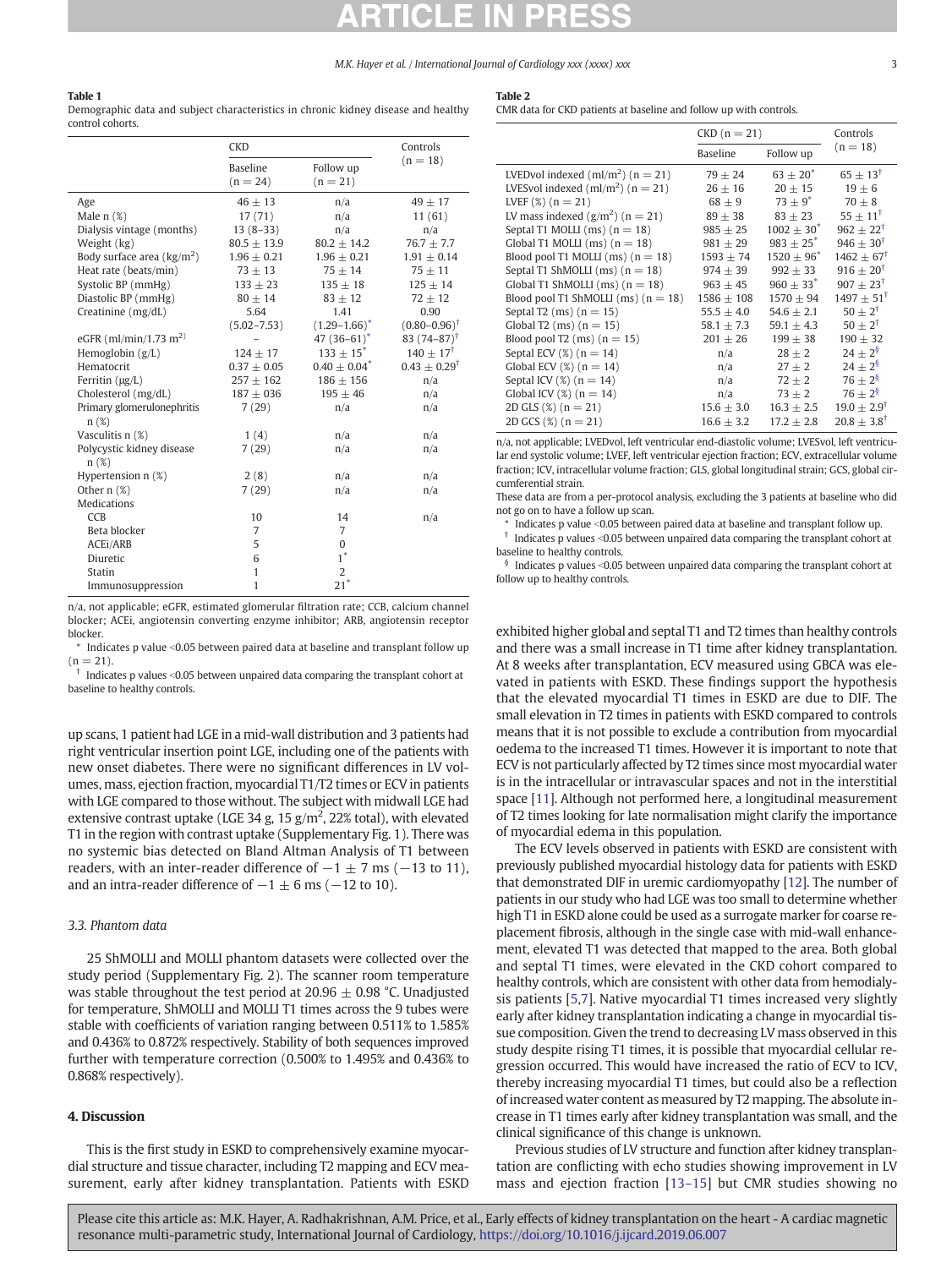

Fig. 1. (a). Comparison of myocardial T1 times between baseline and follow up using MOLLI. The rectangle in each box and whisker plot represents the interquartile range. The line inside each box represents the median value, and the lines at either end of the whiskers represent the maximum and minimum values. (b). Comparison of myocardial T1 times between baseline and follow up using ShMOLLI. The rectangle in each box and whisker plot represents the interquartile range. The line inside each box represents the median value, and the lines at either end of the whiskers represent the maximum and minimum values.

significant change in LV mass, volume or function at one year after transplantation [\[16](#page-5-0)]. Our data showed a reduction in LV end-diastolic volume and an accompanying improvement in ejection fraction at 2 months following kidney transplantation but no change in LV mass.

Left ventricular hypertrophy was highly prevalent in our CKD cohort, mirroring the situation in the general ESKD population where it occurs due to a combination of haemodynamic factors (arterial stiffness, increased preload, activation of the renin angiotensin aldosterone system) and circulating factors (hyperuricaemia, elevated levels of parathyroid hormone and fibroblast growth factor-23) [[2](#page-4-0)[,17](#page-5-0),[18\]](#page-5-0). It is unlikely that LVH contributed significantly to the changes in T1 times or ECV seen here. We have previously shown that hypertensive patients with LVH but no renal impairment have lower T1 times than patients with early stage CKD [\[4\]](#page-4-0). Additionally, physiological LVH as a result of exercise training is not associated with increased T1 times [[19\]](#page-5-0). These data suggest that raised LVMI alone cannot account for the increased T1 times seen in ESKD.

The results of this study are consistent with the results of previously published studies using T1 mapping in CKD. Two studies have shown that native myocardial T1 times are elevated in hemodialysis patients compared to healthy controls, although these were performed at 3 T [[5](#page-4-0),[7](#page-4-0)]. A longitudinal follow-up study of patients showed no change in T1 time despite a reduction in LV mass and improvement of myocardial deformation after initiating dialysis [[20\]](#page-5-0). Our earlier work has shown that ECV is also higher in patients with early stage CKD compared to healthy and hypertensive controls [\[4\]](#page-4-0). Although ECV is the preferred non-invasive biomarker to measure DIF, the necessity for GBCA precluded its measurement in our pretransplant population.

# 5. Limitations

There are several limitations to acknowledge. Patients with ESKD in this study may not be representative of the general kidney transplant population as they were highly selected, relatively young, and all were

<span id="page-3-0"></span>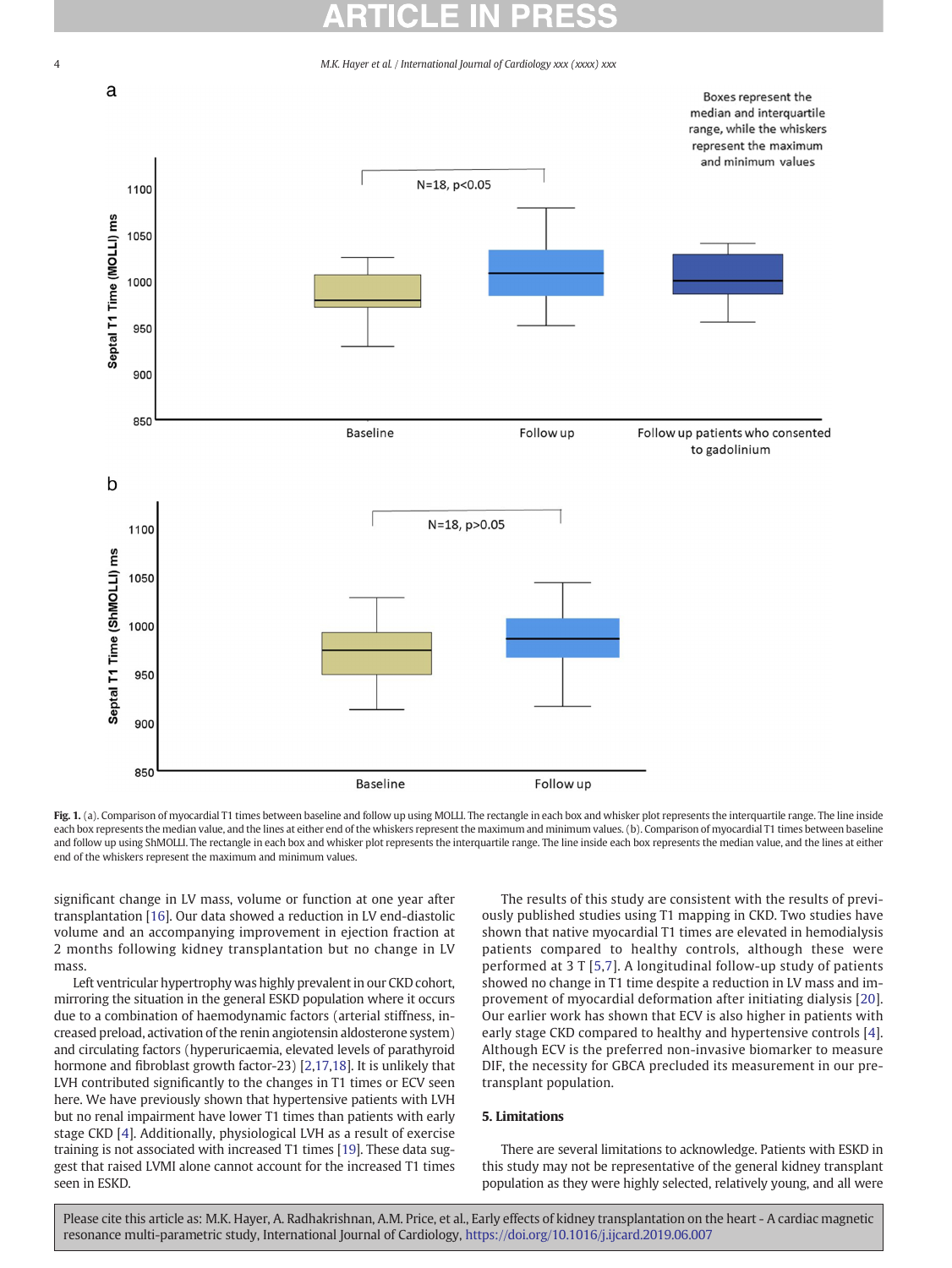<span id="page-4-0"></span>

Fig. 2. A typical example of T1 maps before and after kidney transplantation. Panel a is an example of a basal MOLLI map acquired in a patient before kidney transplantation. Panel b is a basal MOLLI map acquired from the same patient after kidney transplantation. The colour scale at the bottom shows what T1 times the different colours represent. Normal myocardium appears green, with red representing elevated T1 times. (For interpretation of the references to colour in this figure legend, the reader is referred to the web version of this article.)

recipients of living kidney donation. These data cannot be extrapolated to ESKD with diabetes, previous cardiovascular events and coronary artery disease. While our study enables conclusions to be drawn about 'pure' myocardial disease in ESKD, it is likely that a typical group of dialysis patients will have a higher prevalence of both sub-endocardial and mid wall LGE and of valvular disease. Moreover, our control population was small and did not include patients with increased LVMI. It is now recommended that for small-magnitude biological changes, as is likely the case with diffuse myocardial fibrosis in ESKD, high precision is required for native T1 and T2 mapping and that control populations should be larger [[21\]](#page-5-0).

## 6. Conclusion

In conclusion ECV is elevated in kidney transplant recipients compared to controls, supporting the suggestion that high myocardial T1 times in ESKD are indicative of DIF. The contribution of myocardial edema toward the raised T1 times and ECV cannot be excluded since T2 times were also mildly elevated.

Supplementary data to this article can be found online at [https://doi.](https://doi.org/10.1016/j.ijcard.2019.06.007) [org/10.1016/j.ijcard.2019.06.007](https://doi.org/10.1016/j.ijcard.2019.06.007).

# Funding source

British Heart Foundation (PG/15/117/31961).

# Declaration of Competing Interest

None.

# Acknowledgments

We would like to thank Mr. James Hodson (University Hospitals Birmingham) for his support with statistics, and Professor Stefan Piechnik (Radcliffe Department of Medicine, University of Oxford) for the ShMOLLI Sequence.

## References

- [1] R.N. Foley, A.M. Murray, S. Li, C.A. Herzog, A.M. McBean, P.W. Eggers, A.J. Collins, Chronic kidney disease and the risk for cardiovascular disease, renal replacement, and death in the United States Medicare population, 1998 to 1999, J. Am. Soc. Nephrol. 16 (2005) 489–495, [https://doi.org/10.1681/ASN.2004030203.](https://doi.org/10.1681/ASN.2004030203)
- [2] P.B. Mark, N. Johnston, B.A. Groenning, J.E. Foster, K.G. Blyth, T.N. Martin, T. Steedman, H.J. Dargie, A.G. Jardine, Redefinition of uremic cardiomyopathy by contrast-enhanced cardiac magnetic resonance imaging, Kidney Int. 69 (2006) 1839–1845, [https://doi.org/10.1038/sj.ki.5000249.](https://doi.org/10.1038/sj.ki.5000249)
- [3] B.J. Schietinger, G.M. Brammer, H. Wang, J.M. Christopher, K.W. Kwon, A.J. Mangrum, J.M. Mangrum, C.M. Kramer, Patterns of late gadolinium enhancement in chronic hemodialysis patients, JACC Cardiovasc. Imaging 1 (2008) 450–456, <https://doi.org/10.1016/j.jcmg.2008.03.011>.
- [4] N.C. Edwards, W.E. Moody, M. Yuan, M.K. Hayer, C.J. Ferro, J.N. Townend, R.P. Steeds, Diffuse interstitial fibrosis and myocardial dysfunction in early chronic kidney disease, Am. J. Cardiol. 115 (2015) 1311–1317, [https://doi.org/10.1016/j.amjcard.](https://doi.org/10.1016/j.amjcard.2015.02.015) [2015.02.015.](https://doi.org/10.1016/j.amjcard.2015.02.015)
- [5] E. Rutherford, M.A. Talle, K. Mangion, E. Bell, S.M. Rauhalammi, G. Roditi, C. McComb, A. Radjenovic, P. Welsh, R. Woodward, A.D. Struthers, A.G. Jardine, R.K. Patel, C. Berry, P.B. Mark, Defining myocardial tissue abnormalities in end-stage renal failure with cardiac magnetic resonance imaging using native T1 mapping, Kidney Int. 90 (2016) 845–852, <https://doi.org/10.1016/j.kint.2016.06.014>.
- [6] [M.P. Graham-Brown, A.S. Singh, G.S. Gulsin, E. Levelt, J.A. Arnold, D.J. Stensel, J.O.](http://refhub.elsevier.com/S0167-5273(18)37054-2/rf0030) Burton, G.P. Mccann, Defining myocardial fi[brosis in haemodialysis patients](http://refhub.elsevier.com/S0167-5273(18)37054-2/rf0030) [with non-contrast cardiac magnetic resonance, BMC Cardiovasc. Disord. 18 \(2018\)](http://refhub.elsevier.com/S0167-5273(18)37054-2/rf0030) 1–[12](http://refhub.elsevier.com/S0167-5273(18)37054-2/rf0030).
- [7] M.P.M. Graham-Brown, D.S. March, D.R. Churchward, D.J. Stensel, A. Singh, R. Arnold, J.O. Burton, G.P. McCann, Novel cardiac nuclear magnetic resonance method for noninvasive assessment of myocardial fibrosis in hemodialysis patients, Kidney Int. 90 (2016) 835–844, [https://doi.org/10.1016/j.kint.2016.07.014.](https://doi.org/10.1016/j.kint.2016.07.014)
- [8] N.C. Edwards, W.E. Moody, M. Yuan, A.T. Warfield, R. Cramb, R.B. Paisey, T. Geberhiwot, R.P. Steeds, Diffuse left ventricular interstitial fibrosis is associated with sub-clinical myocardial dysfunction in Alström syndrome: an observational study, Orphanet J. Rare Dis. 10 (2015) 1–11, [https://doi.org/10.1186/s13023-015-](https://doi.org/10.1186/s13023-015-0292-z) [0292-z](https://doi.org/10.1186/s13023-015-0292-z).
- [9] G. Captur, P. Gatehouse, K.E. Keenan, F.G. Heslinga, R. Bruehl, M. Prothmann, M.J. Graves, R.J. Eames, C. Torlasco, G. Benedetti, J. Donovan, B. Ittermann, R. Boubertakh, A. Bathgate, C. Royet, W. Pang, R. Nezafat, M. Salerno, P. Kellman, J.C. Moon, A medical device-grade T1 and ECV phantom for global T1 mapping quality assurance - the T1 mapping and ECV standardization in cardiovascular magnetic resonance (T1MES) program, J. Cardiovasc. Magn. Reson. 18 (2016) 1–20, [https://](https://doi.org/10.1186/s12968-016-0280-z) [doi.org/10.1186/s12968-016-0280-z.](https://doi.org/10.1186/s12968-016-0280-z)
- [10] A.M. Maceira, S.K. Prasad, M. Khan, D.J. Pennell, P.D. Pennell, S. Street, Normalized left ventricular systolic and diastolic function by steady state free precession cardiovascular magnetic resonance, J. Cardiovasc. Magn. Reson. 8 (2006) 417–426, [https://](https://doi.org/10.1080/10976640600572889) [doi.org/10.1080/10976640600572889](https://doi.org/10.1080/10976640600572889).